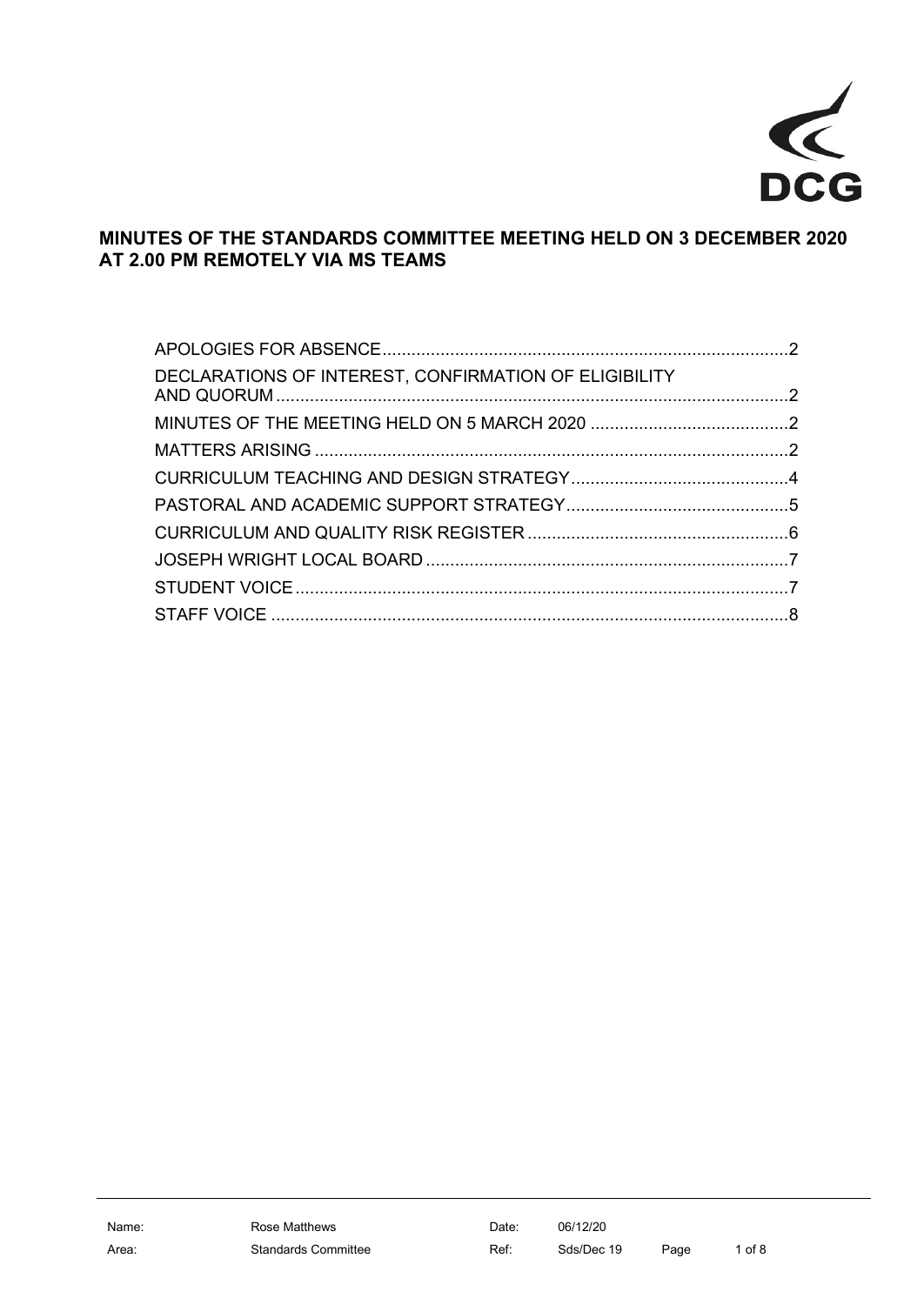

# **MINUTES OF THE STANDARDS COMMITTEE MEETING HELD ON 3 DECEMBER 2020 AT 2.00 PM IN REMOTELY VIA MS TEAMS**

<span id="page-1-3"></span><span id="page-1-2"></span><span id="page-1-1"></span><span id="page-1-0"></span>

| Present:       | Alan Brady (Chair), Sue Bradley, John Clay, Angela Cruz, Phil Dover, Graham<br>Schuhmacher, Mandie Stravino                                                                                                                                |               |             |
|----------------|--------------------------------------------------------------------------------------------------------------------------------------------------------------------------------------------------------------------------------------------|---------------|-------------|
| In attendance: | Aaron Denton, April Hayhurst, Melanie Lanser, Kate Martin, Heather Simcox,<br>Rose Matthews (Clerk)                                                                                                                                        |               |             |
|                |                                                                                                                                                                                                                                            | <b>Action</b> | <b>Date</b> |
| 01/20-21       | <b>APOLOGIES FOR ABSENCE</b>                                                                                                                                                                                                               |               |             |
|                | There were no apologies for absence.                                                                                                                                                                                                       |               |             |
| 02/20-21       | DECLARATIONS OF INTEREST, CONFIRMATION OF<br><b>ELIGIBILITY AND QUORUM</b>                                                                                                                                                                 |               |             |
|                | All members were eligible and the meeting was quorate. There<br>were no new declarations.                                                                                                                                                  |               |             |
| 03/20-21       | <b>MINUTES OF THE MEETING HELD ON 8 JUNE 2020</b>                                                                                                                                                                                          |               |             |
|                | <b>RESOLVED:</b> The minutes of the meeting held on 8 June 2020<br>were formally approved and signed as a true and accurate record.                                                                                                        |               |             |
| 04/20-21       | <b>MATTERS ARISING</b>                                                                                                                                                                                                                     |               |             |
|                | There were no matters arising.                                                                                                                                                                                                             |               |             |
| 05/20-21       | <b>TERMS OF REFERENCE REVIEW</b>                                                                                                                                                                                                           |               |             |
|                | The Terms of Reference had undergone an annual review. Minor<br>changes were proposed to include the Curriculum and Quality<br>Risk Register and the removal of reference to higher education,<br>which was now serviced by its own Board. |               |             |
|                | Graham Schuhmacher asked if a line could be included to<br>reference adult reskilling. The Clerk agreed to update.                                                                                                                         | <b>Clerk</b>  | 03/12       |
|                | Based on the changes proposed the Committee<br>recommended the updated Terms of Reference to the<br>Corporation for approval at its meeting on 14 December 2020.                                                                           | Chair         | 14/12       |
| 06/20-21       | <b>CURRICULUM STRATEGY</b><br><b>COSTED CURRICULUM PLAN</b>                                                                                                                                                                                |               |             |
|                | The Vice Principal – Curriculum shared the Curriculum Strategy,<br>which was aligned against the College's new strategic planning<br>cycle.                                                                                                |               |             |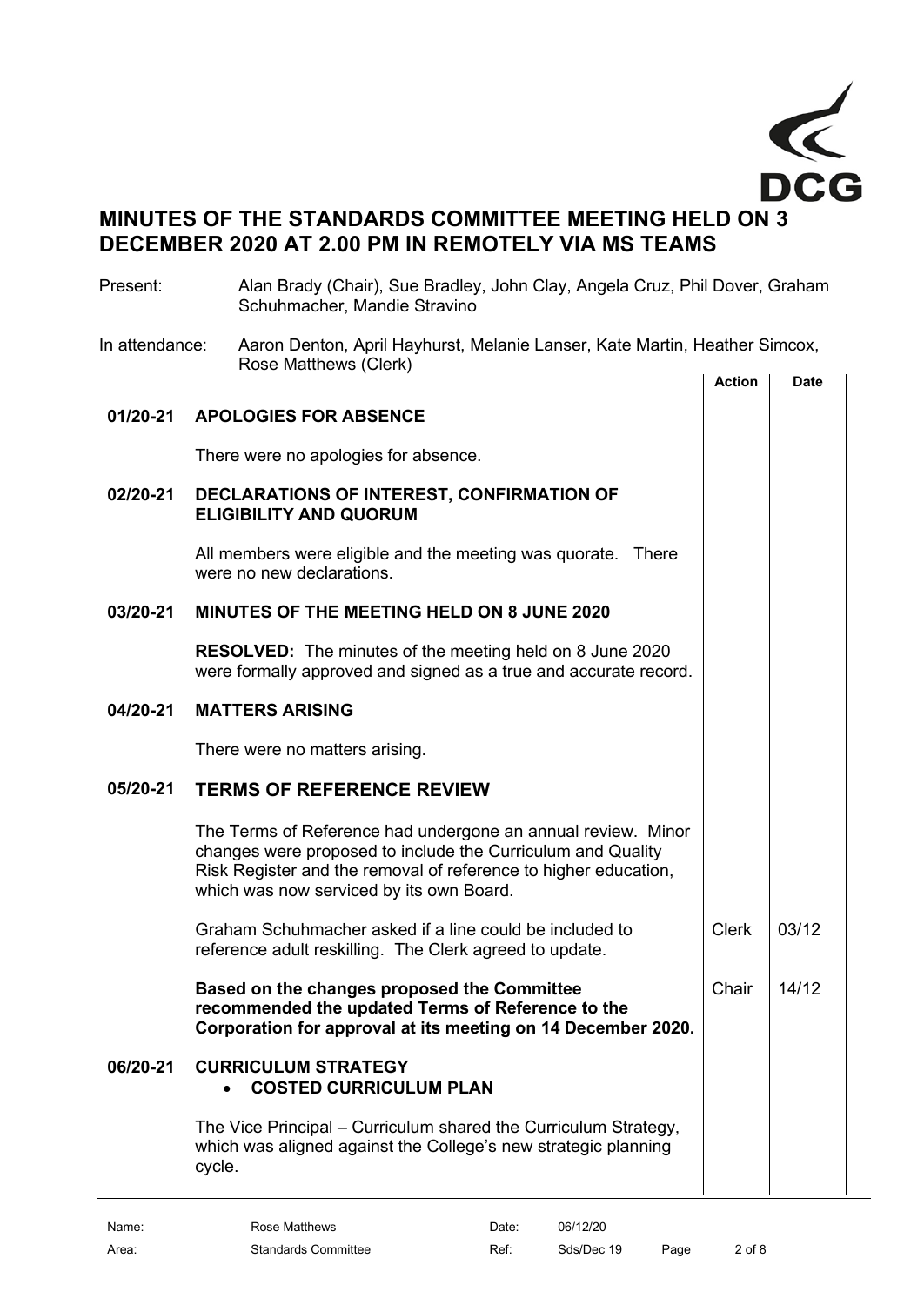The headline achievements for 2020 were shared to achieve the 2025 vision by providing a curriculum that develops transferable skills, good English and maths, encouraging social mobility and a contribution to the community, enabling young people to develop work ready skills for the future workforce.

The KPIs focused on attendance, retention and progression.

The main priority aims were presented and discussed - looking at the study programme and career learning ladder and working with employers to co-design and deliver effective programmes, a successful example of this was the T Level programmes.

The Strategy focussed on upskilling and retraining the adult workforce to meet the needs of the economy. The close working with schools and other providers was discussed to develop more delivery in line with LMI.

Focussing on the areas facing redundancy and working with the LEPs to ensure the curriculum was aligned with those areas that had growth.

By tailoring flexible programmes it provided more chance of social mobility and economic prosperity. English, maths and digital applications underpinned the programmes.

The Vice Principal – Curriculum explained that prior to lockdown the Group had a good local employer base and digital engagement had widened the reach of the curriculum. With students engaged online with big employers, not just locally, but nationally and internationally.

The T Level programme continued to be rolled out and the curriculum was designed to align with performance measures.

There had been some scrutiny with awarding bodies and Staffing models had widened.

The vision for the high needs provision was shared and focussed on providing multiple and inclusive pathways through empowering individuals to build and achieve relevant skills, knowledge and tools to improve their lives and that of their families and communities.

The Vice Principal covered the main priorities for the year, which were detailed in the presentation.

The Committee Chair questioned the blended learning model. It was pleasing to note the ability to engage with employers all over the world, but he questioned what the post Covid-19 world would look like. It was explained the curriculum were targeting the areas that could have growth, such as health and social care etc.

Graham Schuhmacher noted the KPIs focussed on retention, progression and destinations. The Director of Apprenticeships and Employer Relations had been looking at hard to fill vacancies and was working with employers to focus on that.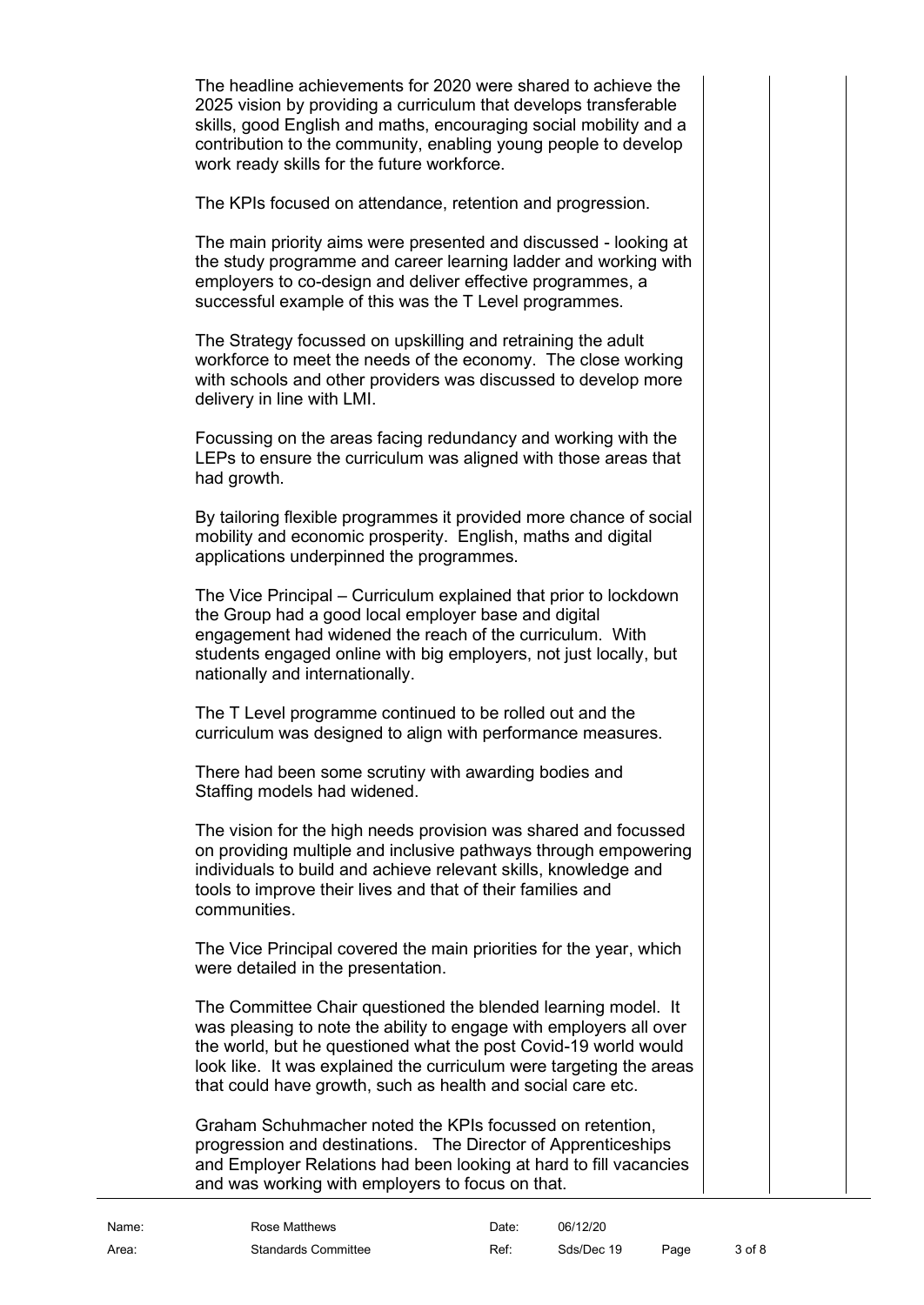He said Level 2 was a good entry into employment for smaller companies.

Sue Bradley said she was interested to hear about the hard to reach students, and said it was those that were easily disengaged. The Deputy CEO referred to the earlier mentioned STEPS provision, once a young person had finished that year, the youth worker maintained contact with them and by continuing to show an interest encouraged them to progress.

#### Costed Curriculum Plan

The Costed Curriculum Plan was a comprehensive document which broke down the area and margin and looked at the contribution which affected the Group's EBITDA.

The plan was broken down into onsite provision, apprenticeship provision and sub-contracting.

This was monitored on a monthly basis.

The Corporation Chair questioned why some of the courses had a negative contribution. The Vice Principal explained they were the grant funded elements, for example, Sports England.

## **06/20-21 CURRICULUM TEACHING AND DESIGN STRATEGY**

<span id="page-3-0"></span>The Director of Teaching, Learning and Academic Research presented the Curriculum Teaching and Design Strategy.

Covering the 2020 headline achievements which revolved around building a strategic lead and quality team to enhance the digital pedagogical base. Increased engagement in teaching pedagogy and gauging the College's own professional community.

The Committee heard how the organisation had enhanced its own reputation in the sector for grant funded projects and its own projects in engaging teaching and learning.

The focus had changed to taking teaching and learning online and upskilling for teachers.

The Director went onto present the strategies that had commenced but needed to be embedded further, these included; raising the expectations of teachers, plans for a blended curriculum, employer co-construction in the delivery of teaching and pedagogical research – in order to innovate.

To enact the strategic vision, four principles to foster excellent teacher and learning were discussed, as were the five key priorities of the strategy – curriculum design; EdTech development; building a culture of high expectations in teaching and learning; fostering improved assessment and feedback practices and cementing professional development, collaboration, reflection and scholarship and innovation.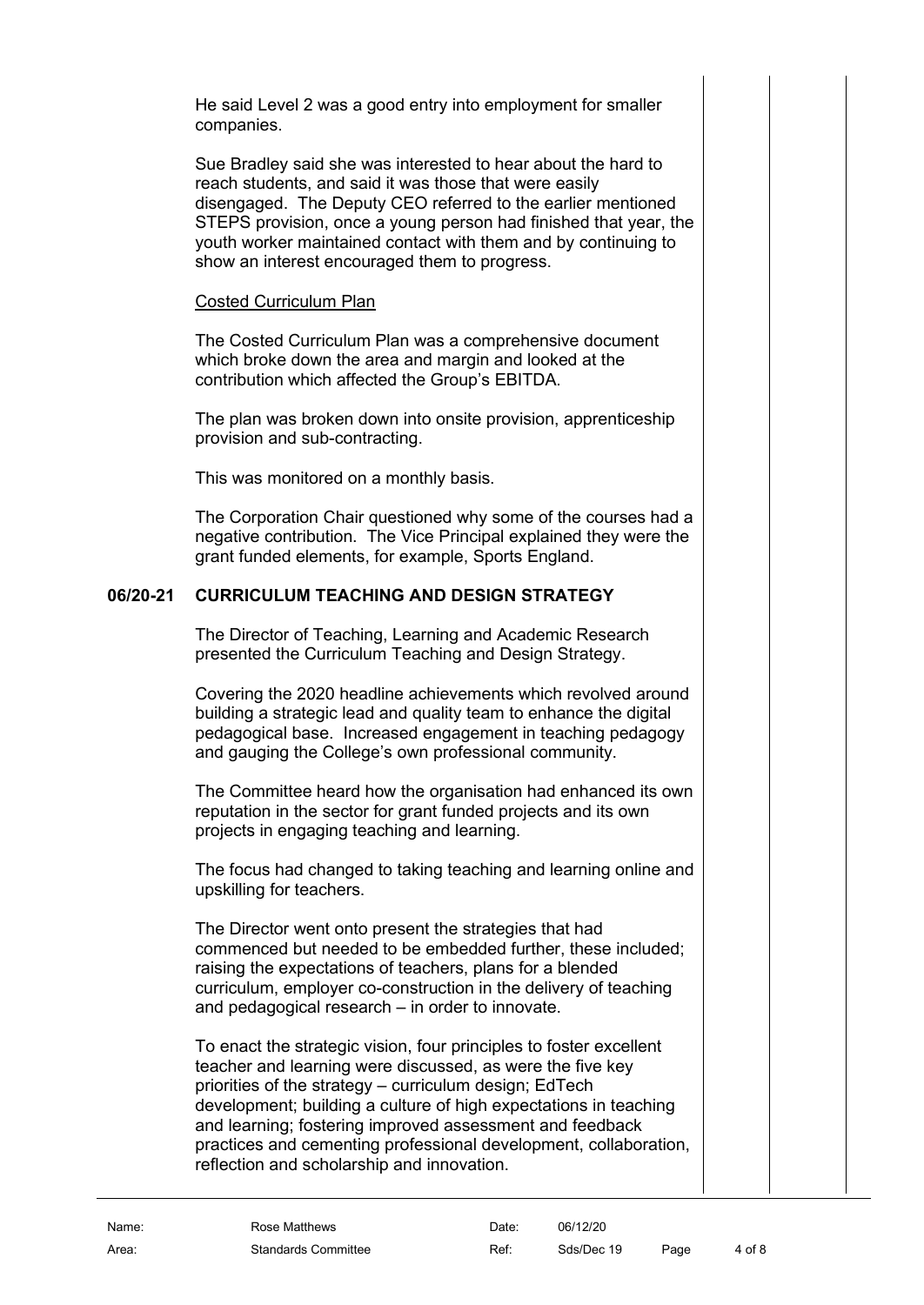The Committee Chair noted the massive change to online delivery. He asked when the teachers undertook the CPD. It was explained this was built into the time expected in College.

He also asked how the team remained motivated. The Director explained it was challenging, but because it was driven from a curriculum manager and teachers, it was valued.

The Corporation Chair said he had heard about the changing practices in the institution, but asked if there was anything else they could be doing strategically to engage. The Director explained the team were doing it and their strategies were informed by digital research.

The Committee noted it was hard to formatively check learning was happening online as there was no body language or nonverbal clues. Cognitive science was important and it was crucial to prevent cognitive overload.

## **07/20-21 PASTORAL AND ACADEMIC SUPPORT STRATEGY**

<span id="page-4-0"></span>The Head of Behaviour for Learning discussed the Pastoral and Academic Support Strategy and the change in culture within the organisation.

The language of the strategy had been changed to reflect more positive attitudes.

All staff had been trained to engage with students with support teams involved in the engagement rotas around the organisation.

Systems and processes had been refined which had led to sanctions being reduced and positive enforcement across the organisation.

A mentoring and mediation service had been launched for students that may have had low level behavioural issues.

On the personal development side there had been increased enrichment in social action projects such as the Essential Life Skills project.

Social and cultural aspects were looked at and parents' evenings held differently – allowing parents the opportunity to talk informally, about themselves and their child and the types of support available.

Weekly PHSE session for some of the lower level students, focussing on decision making and positive citizenship were discussed.

In terms of the current state, a radical redesign of the tutorial programme had taken place at all levels. Challenging the students to be independent.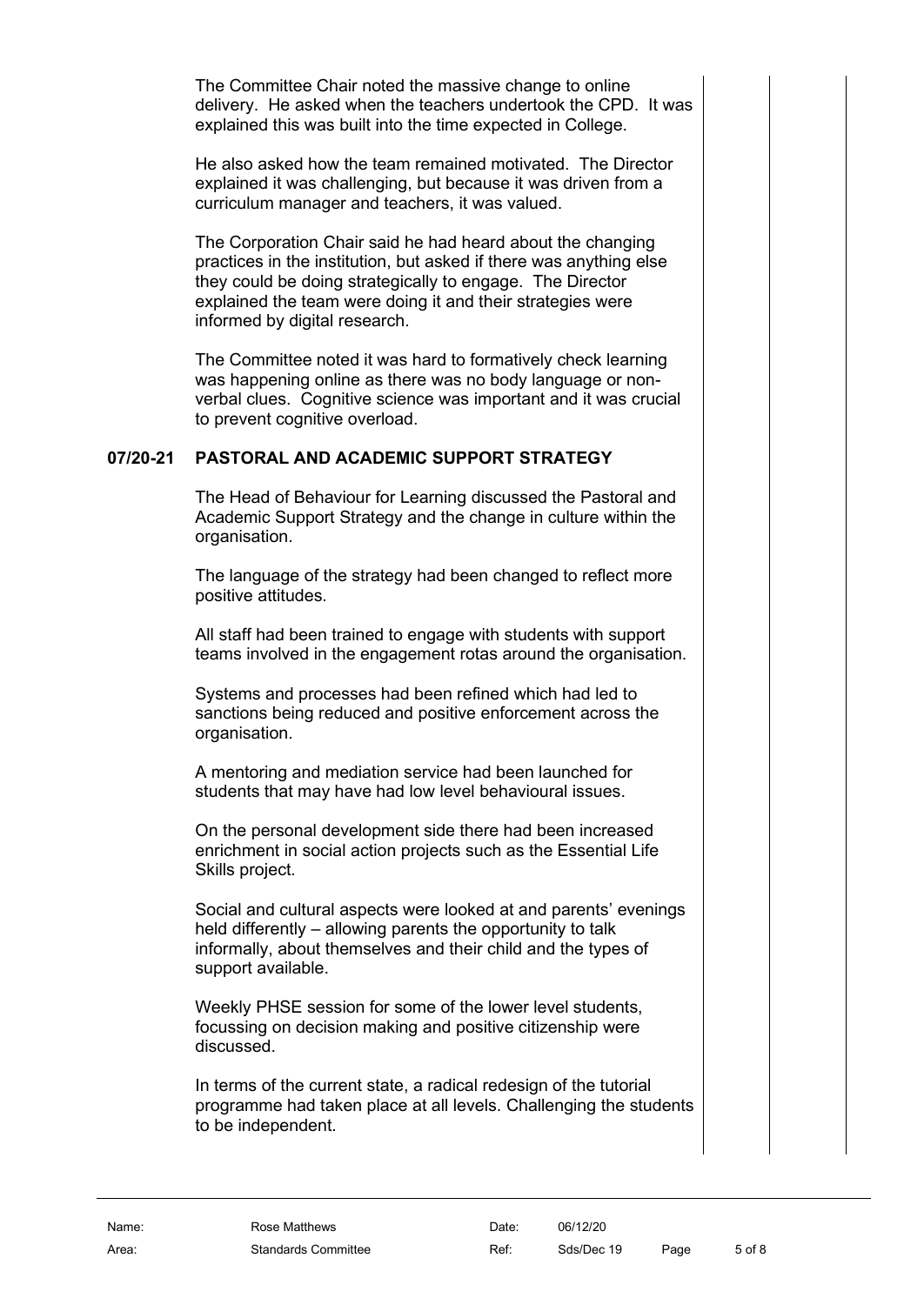Attendance continued to improve and the team continued to work on this. Attendance awareness and differentiated learning workshops had been developed.

The Strategy was broken into four pieces that were detailed in the presentation.

The aim was to celebrate diversity and for students to feel they belonged, if they did, they were more likely to engage.

Providing students with a clear direction and allowing innovation and creativity.

The new tutorial programme ensured students receive broader study skill support, with online tutorials trialled for A Level Year 2.

The KPIS revolved around attendance, retention and progression, student and parent voice, destinations, behaviour and attitudes data and general attitudes around the environments.

The priorities as part of the Covid-19 recovery were to integrate and re-engage students back into learning, reinforce attendance and attitudes to learning, more parental communication, monitoring in-year measures more rigorously for vulnerable groups and specific study skills for specific student groups.

The Corporation Chair said as a school head he knew the problems with tutorials. He asked if there was any evidence of improvements. The Director advised that attendance in tutorials was improving, with the lead responsible driving the training of personal tutors.

The Committee Chair asked what was happening with parents' evenings at the moment. It was noted these were continuing remotely through a booking system.

#### **08/20-21 CURRICULUM AND QUALITY RISK REGISTER**

<span id="page-5-0"></span>The Vice Principal – Curriculum shared the Curriculum and Quality Risk Register.

Members were concerned at the high-risk ratings after mitigation, but liked the detail contained.

It would be reviewed in the New Year and it was agreed to bring to the next meeting, at which point some of the key changes would have happened.

The CEO pointed out the impact of remote learning on student outcomes was unknown. It may be the register was adjusted as more knowledge was secured on the impact. However, at this point it needed to reflect the key risk to the organisation.

KM Jan 21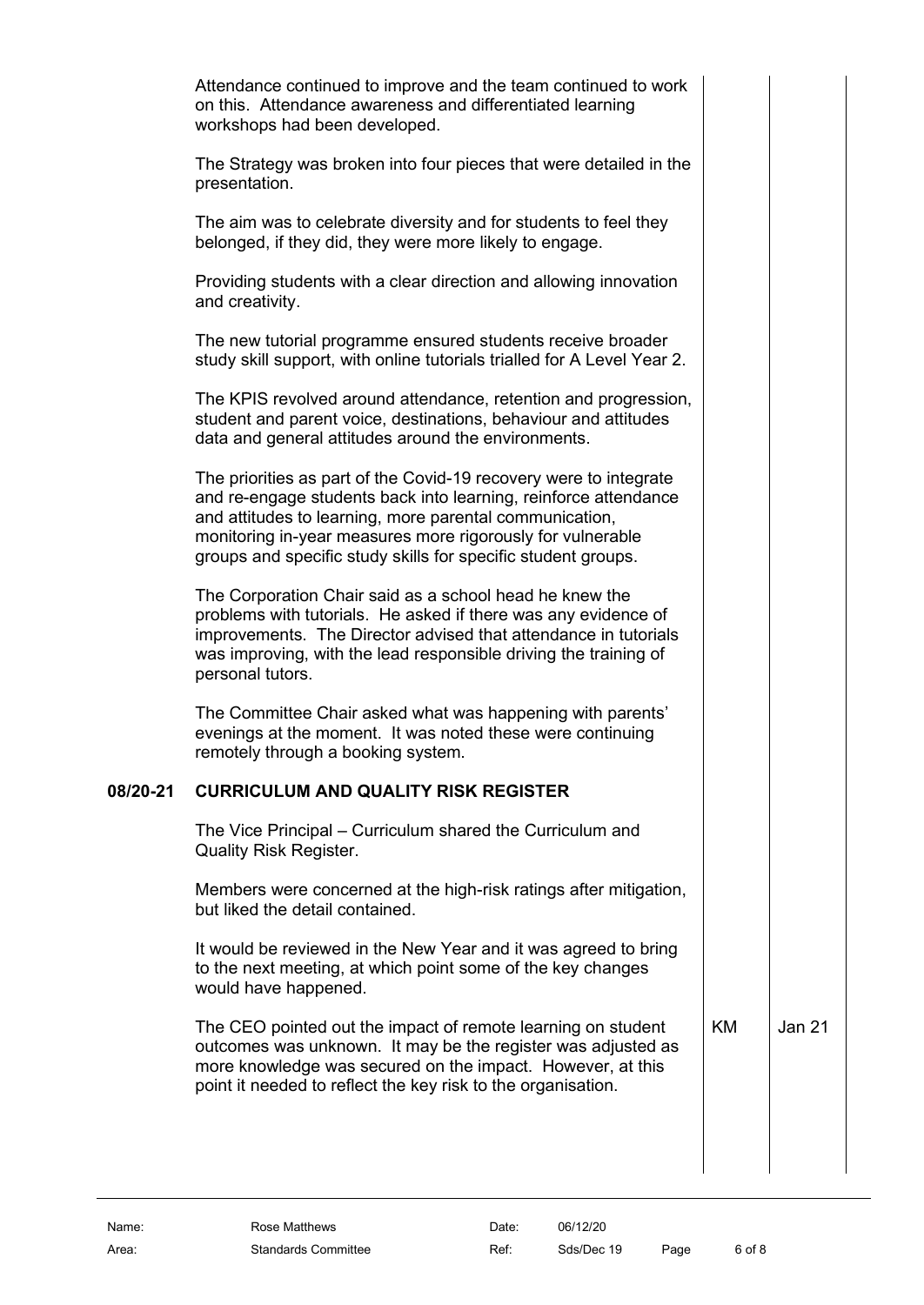### **09/20-21 JOSEPH WRIGHT LOCAL BOARD**

<span id="page-6-0"></span>The Chair of the Joseph Wright (JWC) Local Board explained the role of the Board to oversee improvement, which had been introduced last year.

Since September 2020 two meetings had been held and the Local Board Chair had also met with Matt Ridgill the new Assistant Principal.

The September meeting had focussed on the impact of Covid-19 and the 2020-21 admissions, along with the A Level Improvement Plan.

A more formal meeting had taken place in November and it was good not note that Matt's actions mirrored with the strategic plans presented today.

The highlight of the meeting had been speaking with five students directly. They talked about how well they had been supported during the challenging times and how their teachers had improved through online engagement. Heather Dixon had talked about motivation and the team's fatigue.

Student had been asked if they were planning the future curriculum, should it be blended or online. They all wanted to get back into the College being taught in the classroom which was very encouraging.

## **10/20-21 STUDENT VOICE**

<span id="page-6-1"></span>The Student Governor provided a verbal update for the Committee.

There were now over 200 student representatives across the organisation.

Lunch with the Leadership Team had taken place in the last week with students discussing that enrolment went well and positive feedback was received on induction.

Students had acknowledged that staff had been quick to diversify to remote teaching and students at JWC in particular had responded to say they were happy with online learning. Those on more practical courses had struggled a little more.

Students would like to engage more at the College, but cannot because of Covid-19.

Students found the tutorials helpful with their UCAS applications.

The Student Governor shared the Student Union website, which was updated regularly and provided a point of contact for students. The Students Union had also been instrumental in engaging students over the summer in enrichment activities and circulated a weekly newsletter.